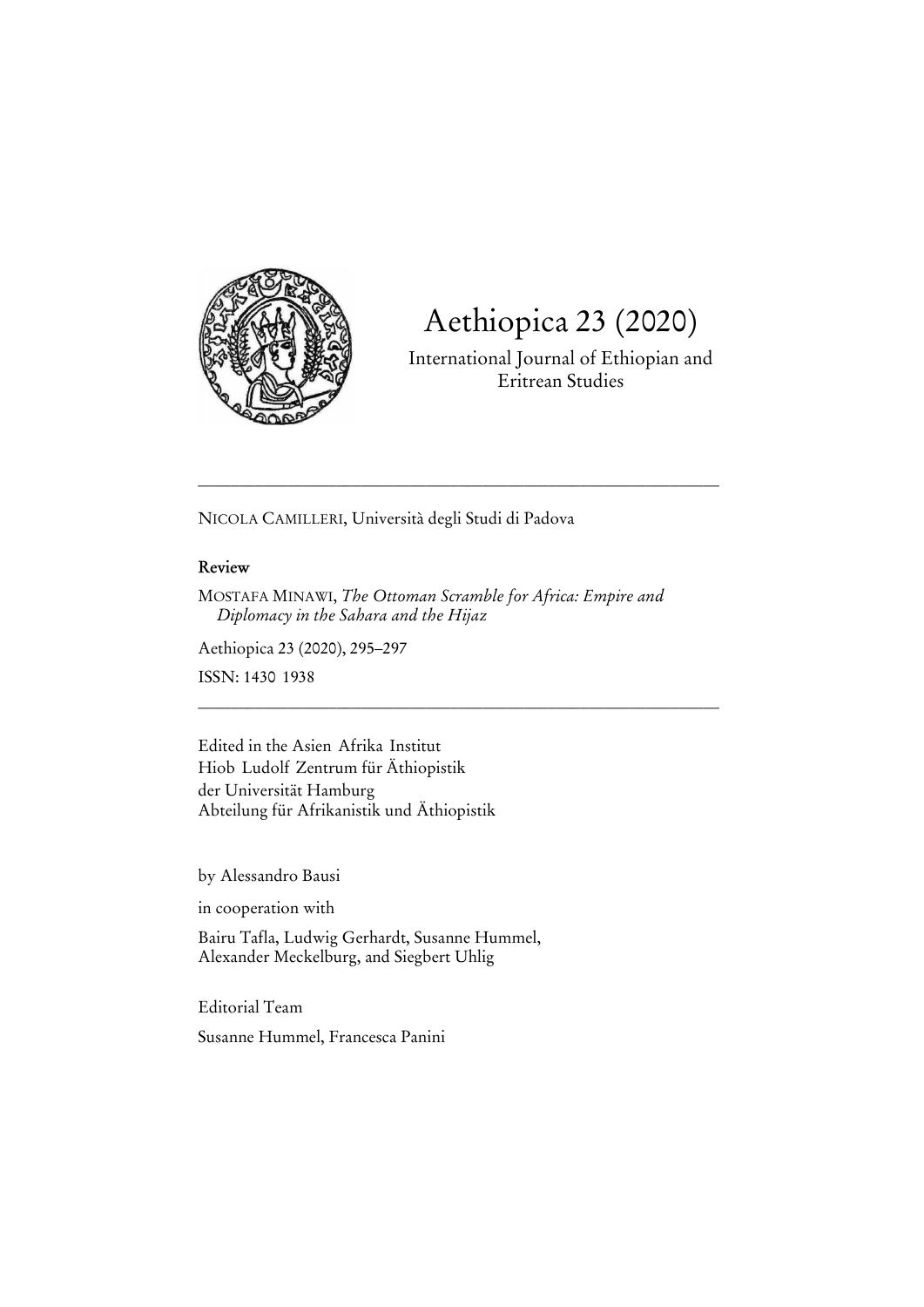#### Reviews

book is an original and stimulating contribution that gives Eritrea the history of one of its foremost female protagonists.

Massimo Zaccaria, Università degli Studi di Pavia

## MOSTAFA MINAWI, *The Ottoman Scramble for Africa: Empire and Diplomacy in the Sahara and the Hijaz* (Stanford, CA: Stanford University Press, 2016). 219 pp., 11 illus. Price: \$85.00. ISBN: 978-0-804- 79514-2.

The Berlin Conference of 1884–1885 is largely regarded as the peak of aggressive Western imperialism toward Africa and the true expression of European arrogance in its belief in being the determining authority to rule over non-European regions and their inhabitants. This main political and diplomatic event has been long considered as the stage for global players like Great Britain, France, and the newborn German Empire—the role of other players being downsized or even neglected in the context. This was especially true for the Ottoman Empire, also a participant at the conference, where a narrative was shaped making the Sublime Porte's capacity to act politically become non-existent. In general terms, the fact that the Ottoman Empire could be questioned as 'civilized' or 'uncivilized' was controversial and polarized opinions at a time in which civilization (as seen from the European perspective) became an ambiguous ideological category imposed to serve the legitimation of colonialism and the legal framework that supported it. Nonetheless, the Ottoman Empire joined the conference regarding its civilization to be at a level high enough for recognition by other 'civilized' states. Yet, contemporary observers and later historiography—the latter largely generated in the Western world—interpreted Ottoman policy at the Berlin Conference as driven purely by a defensive agency. The narrative was formed firstly by a long dominant Eurocentric view of international relations which, among other things, marginalized the role of non-state formations in the political arena, secondly by the teleological view of the Ottoman Empire as an empire bound in a few years for inexorable collapse bringing with it enormous consequences affecting the political map of the Middle East.

Mostafa Minawi's book engages with this interpretation of that historical period and rewrites the presence of Ottoman Empire in the so-called 'Scramble for Africa'. One of the major instruments for this task are the sources contained in the huge collection of local archives the author accessed in Istanbul and treated with great care and precision in his book. In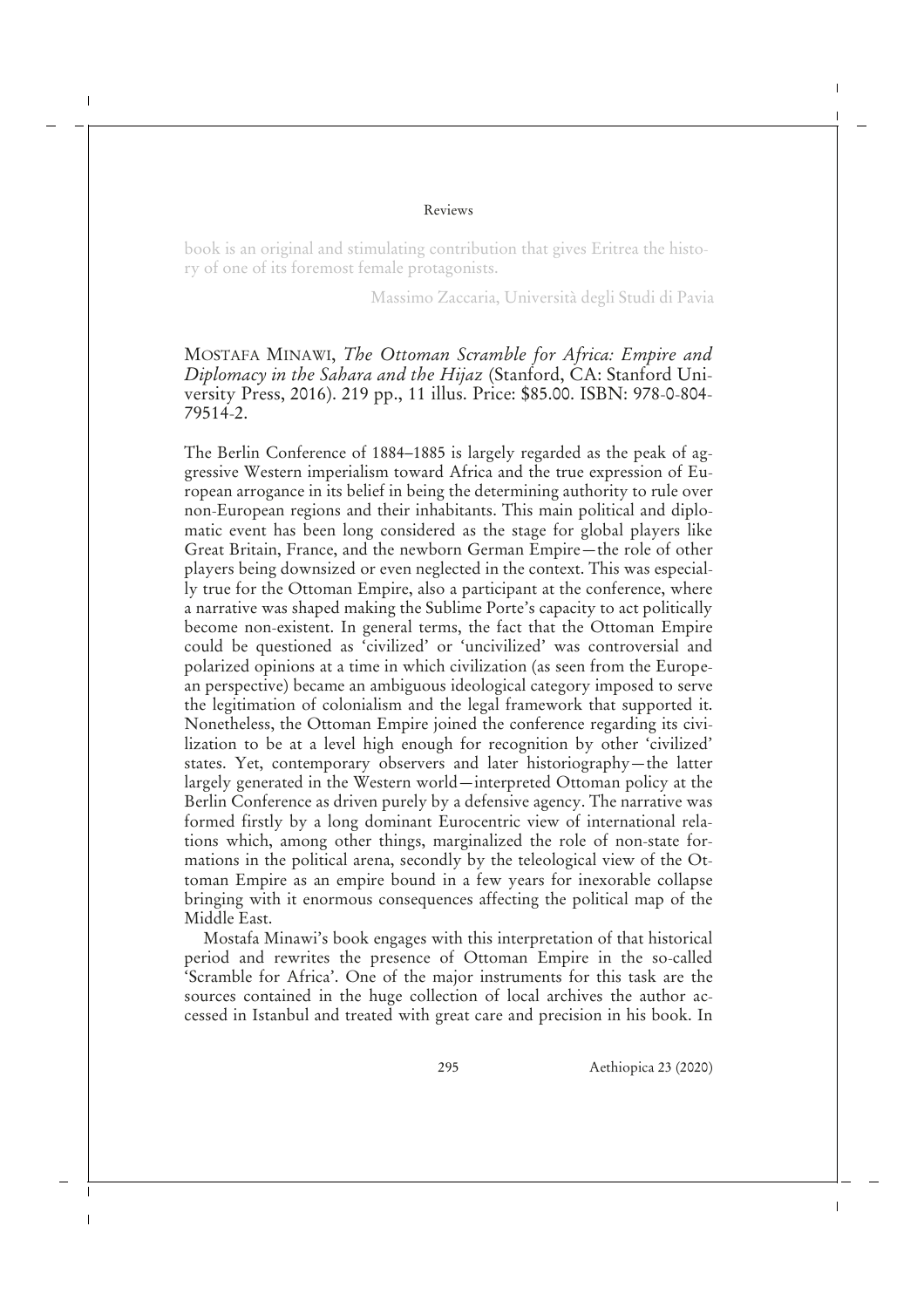#### Reviews

fact, such an impressive use of local sources bestows a unique character upon the research. Furthermore, the analytical considerations and in-depth references to general debates on the world history of empires also reveal the author's great capacity for navigating major historical questions. Begun as a project focusing on a single Ottoman officer, Sadik al-Mouayad Azmzade, a man with a thousand talents and an adventurous life, lived in several countries, it developed into an investigation of the larger frame of Ottoman imperialism in which Azmzade and his generation acted.

Minawi proves that the Ottoman government not only failed to protect itself in a situation where the choice was to participate in the new system of imperialist contentions, but they also became a target of European colonialism (p. 6). According to Minawi, 'Istanbul's strategies for maintaining its independence and agency in resisting European hegemony deserve much more attention than they have garnered up to now' (p. 98); finally, they were complex and farsighted, and cannot be understood merely as a reaction or expression of resistance to Western policies, for instance to European colonial expansion. For example, the Ottoman Empire followed according to the author's thesis—a *multilevelled expansionism*, which coexisted with the negotiations, disputes, and rivalries with European powers on the one hand and the strategic partnership with the Sanusi order on the other (p. 4). In so doing, it entered the race for Africa to expand its territorial claims south into the Sahara and the Lake Chad basin. Strengthening the alliance with the Sanusi order, a spiritual movement with a strong social and political rooting in the Libyan Desert, was vital in achieving this goal. The reason for this firstly was the wide reach the order had in the region and secondly its loyalty to the order and the sultan as caliph of the Muslim world. Study of the Sanusi has largely been based on reports of diplomats and travellers of the time, frequently resulting in generalizations on the Arab populations within the Ottoman Empire. The alliance allowed the Ottomans to pursue a more aggressive diplomatic posture toward the European colonial powers, particularly after the Ottoman Empire spheres' of influence came under attack, for instance by the Mahdist State in Wadai and the Italians in Məşəwwa<sup>c</sup>. The alliance with the Sanusi became a secret united military front. The European countries were ultimately able to impose their imperialism in terms of territorial expansion within the Ottoman sphere of influence in Africa. The Sublime Porte had insufficient means with which to make any adequate response. Istanbul's expansion plans remained unsuccessful. International law written by Europeans clearly legitimized their (European) interests.

The author measures the power relations of the imperialist period and the role of the Ottoman Empire within them through the construction of

Aethiopica 23 (2020) 296